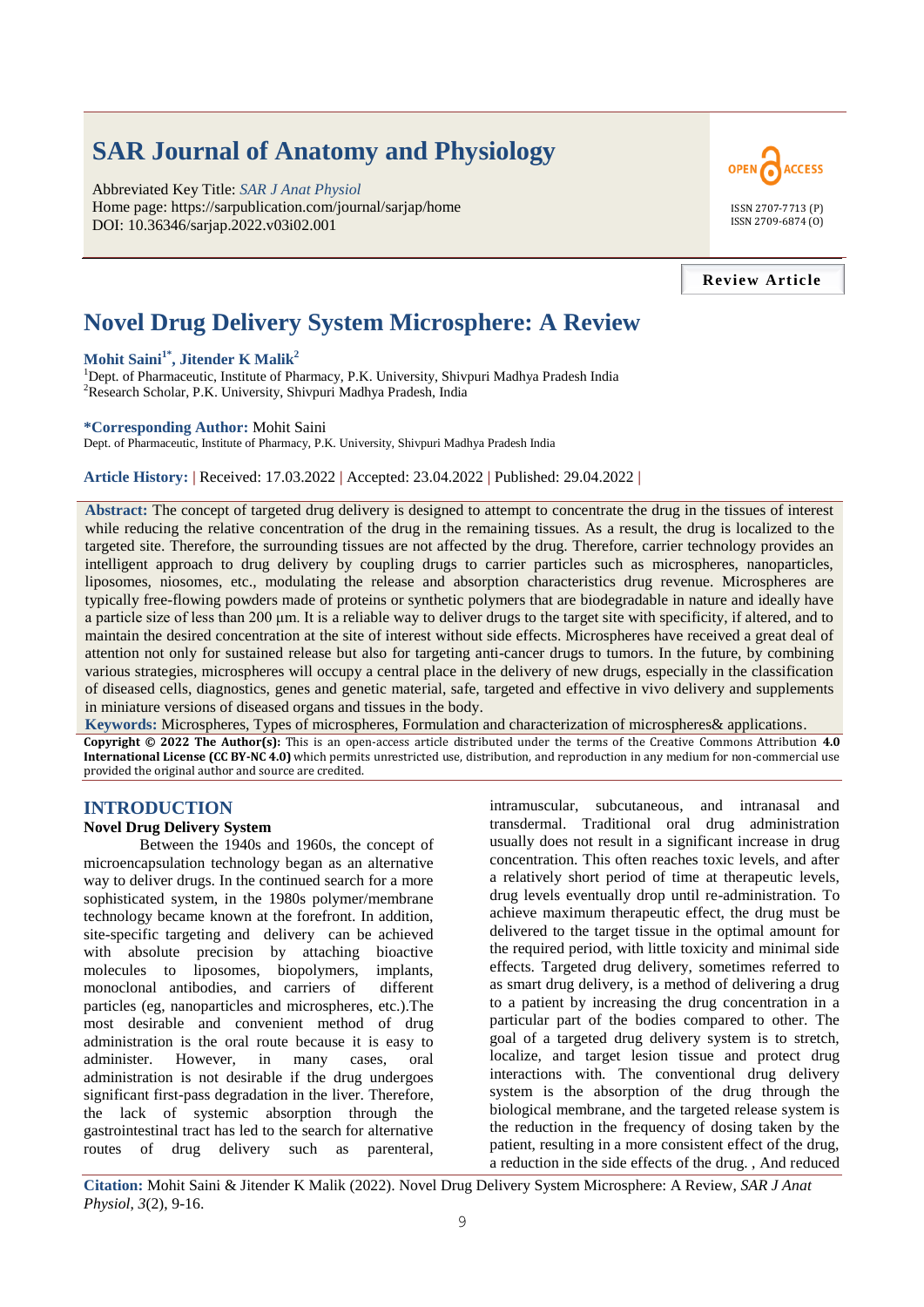fluctuations in circulating drug levels. The disadvantages of this system are its high cost, which makes it difficult to increase productivity and limits its ability to adjust dosages. There are various types of vehicles used in targeted drug delivery systems, including: The ideal drug delivery vehicle should be non-toxic, biocompatible, non-immunogenic, and biodegradable.

Microspheres are small spherical particles with a diameter in the micron range, typically  $\overline{1}$  µm to 1000 µm (1 mm). Microspheres are sometimes called fine particles. They are free-flowing spherical particles made from synthetic proteins or polymers.

Microspheres are free-flowing powders made from proteins or synthetic polymers, which are inherently biodegradable. They are made of polymers, waxes, or other protective materials. H. Biodegradable synthetic polymers and denatured natural products such as starch, gum, proteins, fats and waxes. Natural macromolecules include albumin and gelatin. Synthetic polymers include polylactic acid and polyglycolic acid. Microspheres are small and have a large surface area to volume ratio. At the lower end of their size range, they have colloidal properties. The interfacial properties of microspheres are very important and often determine their activity [1].





Microspheres (MS), that are emulsion cells or solid dispersed in a continuous phase, were applied in numerous industries consisting of foods, cosmetics and pharmaceuticals, etc. Using the traditional techniques of emulsion production, the emulsions (or MS) produced are commonly extensively polydispersed over a huge range. It is believed that surfactants play a very important role in the emulsification process. Surfactants reduce interfacial tension and promote emulsion formation. It is presumed that the surfactant stabilizes the emulsion by generating a repulsive force between the droplets [2]. Microspheres are small spherical particles with a diameter in the micron range, typically  $1 \mu m$  to 1000  $\mu m$  (1 mm). Microspheres are sometimes called fine particles. They are made of polymers, waxes, or other protective materials. H. Biodegradable synthetic polymers and denatured natural products such as starch, gum, proteins, fats and waxes. Natural macromolecules include albumin and gelatin. Synthetic polymers include polylactic acid and polyglycolic acid. Microspheres are small and have a large surface area to volume ratio. At the lower end of their size range, they have colloidal properties. The interfacial properties of microspheres are very important and often determine their activity [3]. Basically, each particle is a mixture of a drug dispersed in a polymer, and the drug release pattern follows a first order process. The release of the drug is controlled by dissolution or degradation of the

quality, sphericity, particle uniformity and particle size distribution. You must choose the right microsphere for each unique application. There are many possibilities for fabricating microspheres to control drug administration. Facilitates accurate delivery of small amounts of potent drugs, reduces drug concentrations at sites other than the target site, and protects labile compounds before and after administration and before appearing at the site of action. By binding drugs to carrier molecules, we can change how drugs work in vivo. The behavior of carrier molecules can influence clearance kinetics, tissue metabolism, and cellular drug interactions. The use of these changes in pharmacodynamics may increase the effectiveness of treatment [4]. The purpose of this controlled drug delivery system is to immediately ensure that the amount of therapeutic amount is immediately and reached the treatment level, and maintain the desired drug concentration in the action area [5]. Oral route is convenient and usually occupied route for most drugs. Some medicines that are easily absorbed in G.I.T. having short t1 / 2 are quickly removed from blood circulation. Managed drug delivery systems can avoid problems with existing drug delivery systems, and slowly emit drugs of G.I.T. Maintain a constant concentration in serum for a longer time.

substrate. Microspheres provide a ball bearing effect due to their size and shape. Microspheres differ in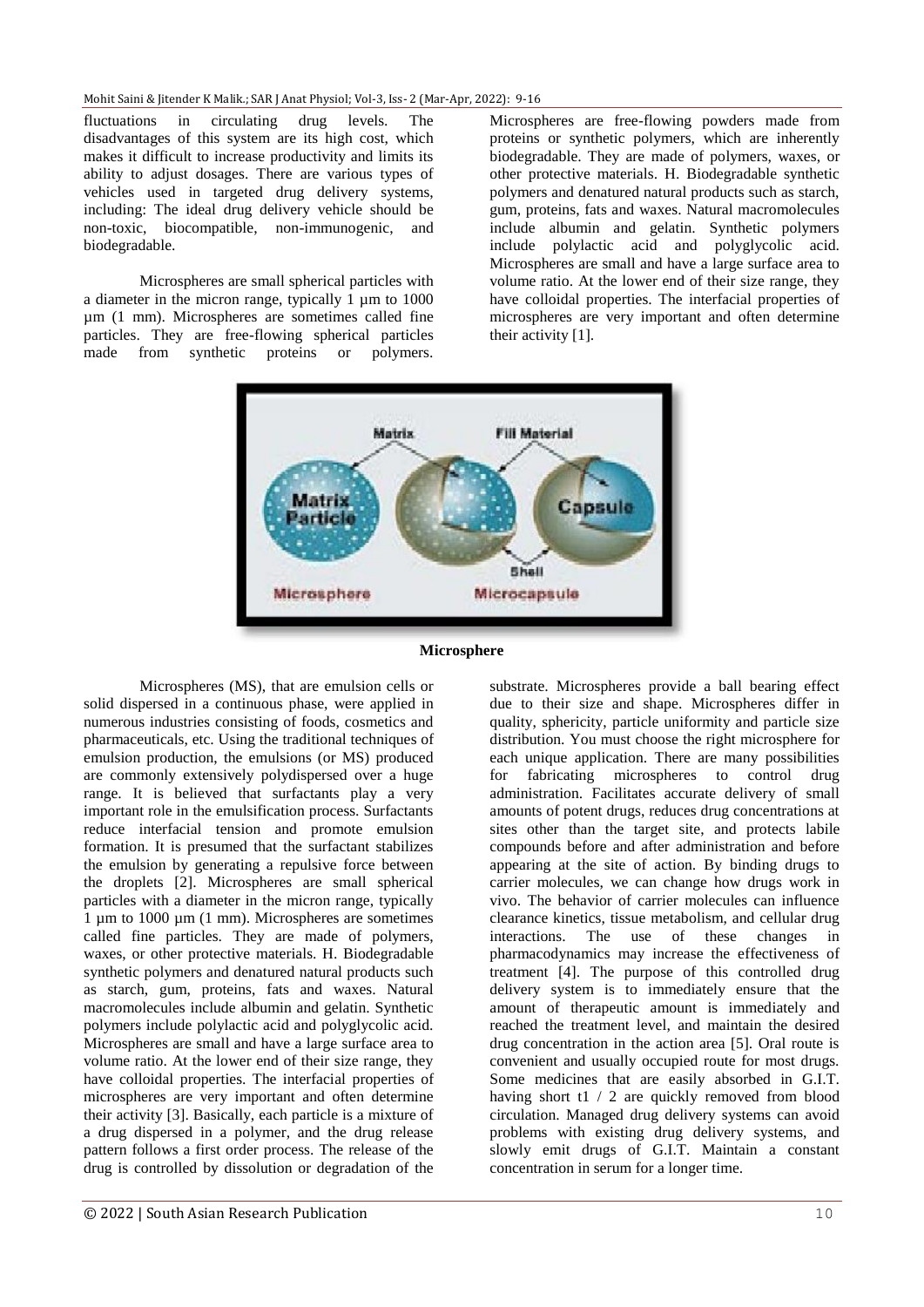|                                                                                                                     | Various advantages and disadvantage of Microsphere are as follows [6, 7]:                                                                                                                                                                                                                                                                                                                                                                                                                                                                                                                                                                                                                                                                                                                                                                                                 |                                                                                                                                                               |  |  |
|---------------------------------------------------------------------------------------------------------------------|---------------------------------------------------------------------------------------------------------------------------------------------------------------------------------------------------------------------------------------------------------------------------------------------------------------------------------------------------------------------------------------------------------------------------------------------------------------------------------------------------------------------------------------------------------------------------------------------------------------------------------------------------------------------------------------------------------------------------------------------------------------------------------------------------------------------------------------------------------------------------|---------------------------------------------------------------------------------------------------------------------------------------------------------------|--|--|
| <b>ADVANTAGES</b>                                                                                                   |                                                                                                                                                                                                                                                                                                                                                                                                                                                                                                                                                                                                                                                                                                                                                                                                                                                                           | <b>DISADVANTAGES</b>                                                                                                                                          |  |  |
| $\bullet$<br>$\bullet$<br>$\bullet$<br>$\bullet$                                                                    | Reliable means to deliver the drug to the target site with specificity, if modified,<br>and to maintain the desired concentration at the site of interest without<br>untoward effects.<br>Solid biodegradable microspheres have the potential throughout the particle<br>matrix for the controlled release of drug.<br>Microspheres received much attention not only for prolonged release, but also<br>for targeting of anticancer drugs to the tumor.<br>The size, surface charge and surface hydrophilicity of microspheres have been<br>found to be important in determining the fate of particles in vivo.<br>Studies on the macrophage uptake of microspheres have demonstrated their                                                                                                                                                                               | Drug gets difficult to<br>$\bullet$<br>remove after injected.<br>Sometime non-<br>$\bullet$<br>uniformity of drug<br>content may result while<br>preparation. |  |  |
| $\bullet$<br>٠<br>٠<br>$\bullet$<br>$\bullet$<br>$\bullet$<br>$\bullet$<br>$\bullet$<br>$\bullet$<br>$\bullet$<br>٠ | potential in targeting drugs to pathogens residing intracellularly.<br>Blood flow determination.<br>Microspheres provide freedom from drug and recipients incompatibilities<br>especially with buffer.<br>Microspheres reduce dose dumping.<br>Microspheres provide the protection of drugs against environment.<br>Microspheres also mask the taste and odor.<br>A microsphere avoids the first pass metabolism.<br>Microspheres can be easily injected in body because of their small and spherical<br>size.<br>Microspheres enhance the biological half-life and also improve the<br>bioavailability.<br>Microspheres also reduce the chances of G.I. irritation<br>Drug discharge in stomach is hindered and that's why local unwanted effects<br>are reduced.<br>In case of microspheres, better therapeutic effect for short half-life of drugs can<br>be achieved. |                                                                                                                                                               |  |  |

## **Limitations of microspheres** [8]

- The controlled release rate of microspheres can vary due to certain factors such as internal or external factors be it food, intestinal transit rate, mucin turnover rate etc.
- There is variation in release from one dosage form to another.
- Low drug intake is done in case of extragastrointestinal microspheres.
- In the case of parenteral administration of microspheres, it is difficult to completely remove the carrier from the body.
- Parenteral use of microspheres may interact or form complexes with blood components. Formula release may vary.
- Any loss of integrity in the release sample could lead to potential toxicity.

## **Materials used in formulation of Microspheres** [9- 10]

Microspheres used generally are polymers. They are classified into two types.

- 1. Synthetic Polymers
- 2. Natural polymers

| <b>Synthetic Polymers</b>                                                                                           | <b>Natural polymers</b>                                                                             |  |
|---------------------------------------------------------------------------------------------------------------------|-----------------------------------------------------------------------------------------------------|--|
| Non-biodegradable polymers : Poly methyl<br>methacrylate (PMMA), Acrolein, Glycidyl<br>methacrylate, Epoxy polymers | Proteins: Albumin, Gelatin, Collagen.<br>Carbohydrates: Agarose, Carrageen an, Chitosan,<br>Starch. |  |
| Biodegradable polymers: Lactides, Glycolides &<br>their co polymers Poly alkyl cyano Acrylates, Poly<br>anhydrides. | <b>Chemically modified carbohydrates: Poly</b><br>dextran, Poly starch.                             |  |

## **Formulation of Microsphere**

Preparation of microspheres should satisfy certain criteria:-

- 1. The ability to incorporate reasonably high concentrations of the drug.
- 2. Stability of the preparation after synthesis with a clinically acceptable shelf life.
- 3. Controlled particle size and dispersability in aqueous vehicles for injection.
- 4. Release of active reagent with a good control over a wide time scale.
- 5. Biocompatibility with a controllable biodegradability.
- 6. Susceptibility to chemical modification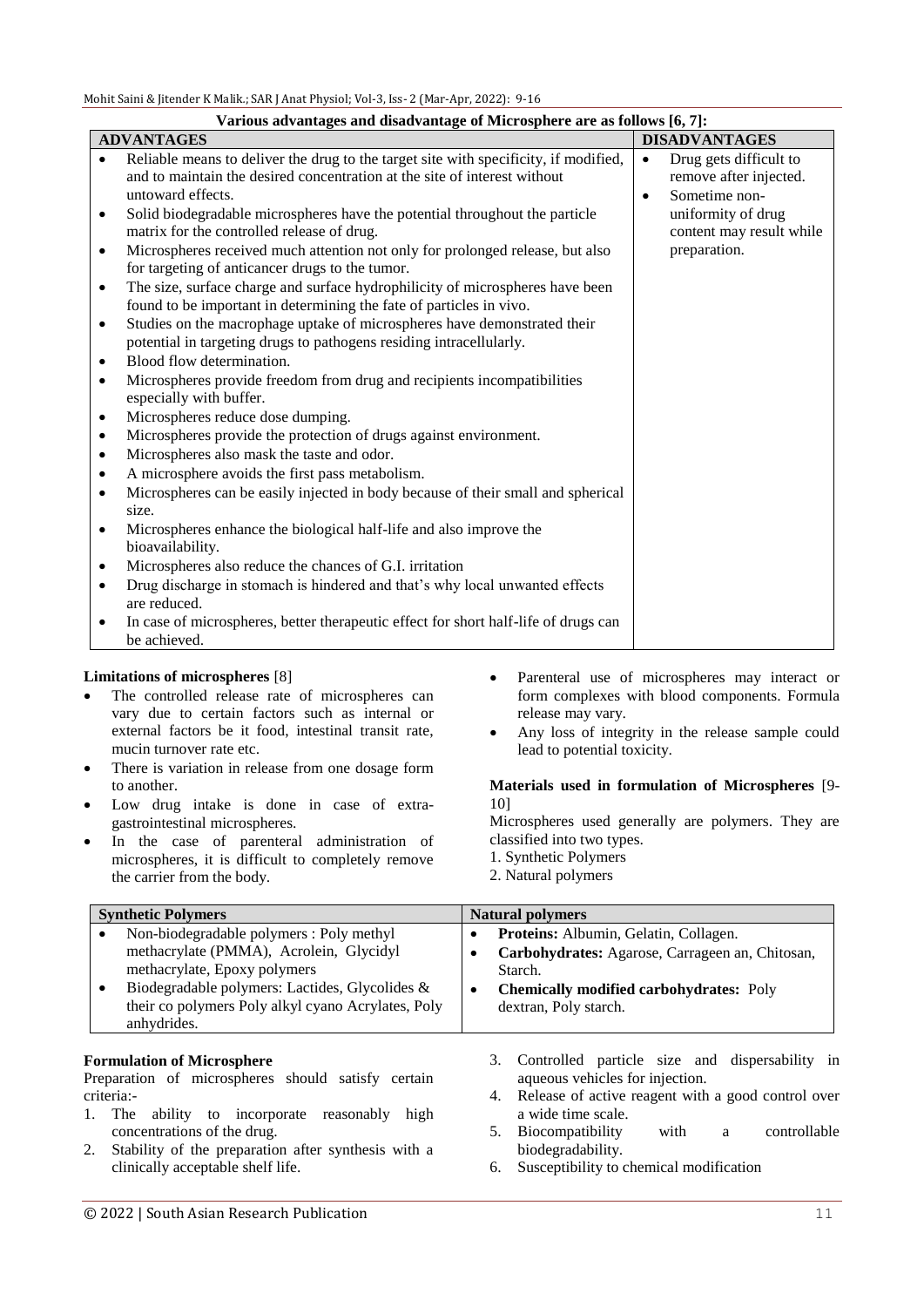#### **Single Emulsion Technique**

The micro particulate carriers of natural polymers of natural polymers i.e. those of proteins and carbohydrates are prepared by single emulsion technique. The natural polymers are dissolved or dispersed in aqueous medium followed by dispersion in non-aqueous medium like oil. Next cross linking of the dispersed globule is carried out. The cross linking can be achieved either by means of heat or by using the

chemical cross linkers. The chemical cross linking agents used are glutaraldehyde, formaldehyde, di acid chloride etc. Heat denaturation is not suitable for thermolabile substances. Chemical cross linking suffers the disadvantage of excessive exposure of active ingredient to chemicals if added at the time of preparation and then subjected to centrifugation, washing, separation.



**Fig-1: Single emulsion technique by chemical cross-linking**

#### **Double Emulsion Technique**

Double emulsion method of microspheres preparation involves the formation of the multiple emulsions or the double emulsion of type w/o/w and is best suited to water soluble drugs, peptides, proteins and the vaccines. This method can be used with both the natural as well as synthetic polymers. The aqueous protein solution is dispersed in a lipophilic organic continuous phase. This protein solution may contain the active constituents. The continuous phase is generally consisted of the polymer solution that eventually encapsulates of the protein contained in dispersed aqueous phase. The primary emulsion is subjected then to the homogenization or the sonication before addition to the aqueous solution of the poly vinyl alcohol (PVA). This results in the formation of a double emulsion. The emulsion is then subjected to solvent removal either by solvent evaporation or by solvent extraction. A number of hydrophilic drugs like leutinizing hormone releasing hormone (LH-RH) agonist, vaccines, proteins/peptides and conventional molecules are successfully incorporated into the microspheres using the method of double emulsion solvent evaporation/ extraction.

#### **Polymerization Techniques**

The polymerization techniques conventionally used for the preparation of the microspheres are mainly classified as:

- I. Normal polymerization
- II. II. Interfacial polymerization.

Both are carried out in liquid phase. Normal polymerization: It is carried out using different techniques as bulk, suspension, precipitation, emulsion and micellar polymerization processes. In bulk, a monomer or a mixture of monomers along with the initiator or catalyst is usually heated to initiate polymerization. Polymer so obtained may be molded as microspheres. Drug loading may be done during the process of polymerization. Suspension polymerization also referred as bead or pearl polymerization. Here it is carried out by heating the monomer or mixture of monomers as droplets dispersion in a continuous aqueous phase. The droplets may also contain an initiator and other additives. Emulsion polymerization differs from suspension polymerization as due to the presence initiator in the aqueous phase, which later on diffuses to the surface of micelles. Bulk polymerization has an advantage of formation of pure polymers. Interfacial polymerization: It involves the reaction of various monomers at the interface between the two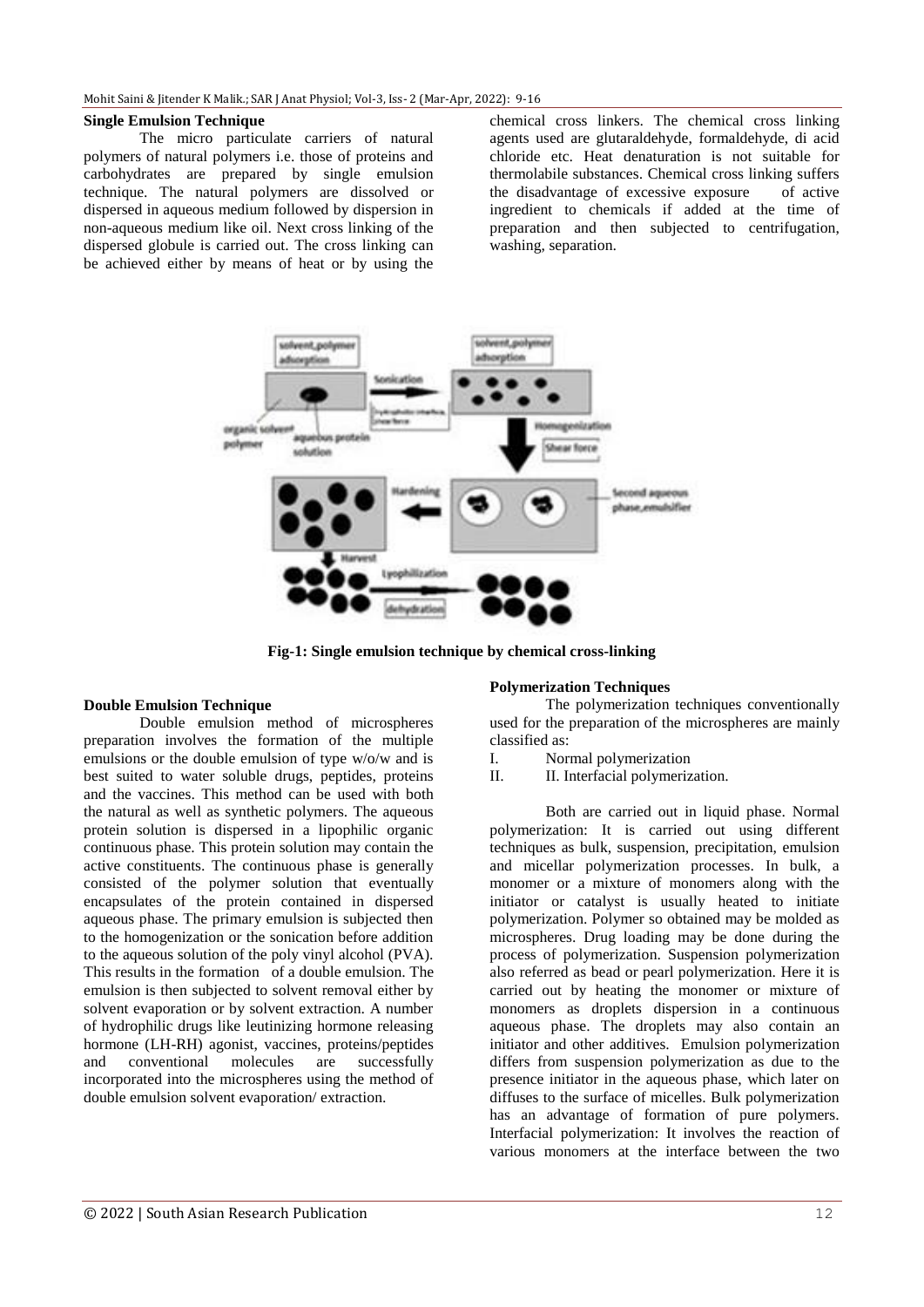immiscible liquid phases to form a film of polymer that essentially envelops the dispersed phase.



**Fig-2: Spray drying technique**

#### **Phase Separation Coacervation Technique**

This process is based on the principle of decreasing the solubility of the polymer in organic phase to affect the formation of polymer rich phase called the coacervates. In this method, the drug particles are dispersed in a solution of the polymer and an incompatible polymer is added to the system which makes first polymer to phase separate and engulf the drug particles. Addition of non-solvent results in the solidification of polymer. Poly lactic acid (PLA) microspheres have been prepared by this method by using butadiene as incompatible polymer. The process

variables are very important since the rate of achieving the coacervates determines the distribution of the Polymer film, the particle size and agglomeration of the formed particles. The agglomeration must be avoided by stirring the suspension using a suitable speed stirrer since as the process of microspheres formation begins the formed polymerize globules start to stick and form the agglomerates. Therefore the process variables are critical as they control the kinetic of the formed particles since there is no defined state of equilibrium attainment.



**Fig-3: Formation of coacervates around the core material**

## **Spray Drying and Spray Congealing**

These methods are based on the drying of the mist of the polymer and drug in the air. Depending upon the removal of the solvent or cooling of the solution, the two processes are named spray drying and spray congealing respectively. The polymer is first dissolved in a suitable volatile organic solvent such as dichloromethane, acetone, etc. The drug in the solid

form is then dispersed in the polymer solution under high speed homogenization. This dispersion is then atomized in a stream of hot air. The atomization leads to the formation of the small droplets or the fine mist from which the solvent evaporates instantaneously leading the formation of the microspheres in a size range 1-100 µm. Micro-particles are separated from the hot air by means of the cyclone separator while the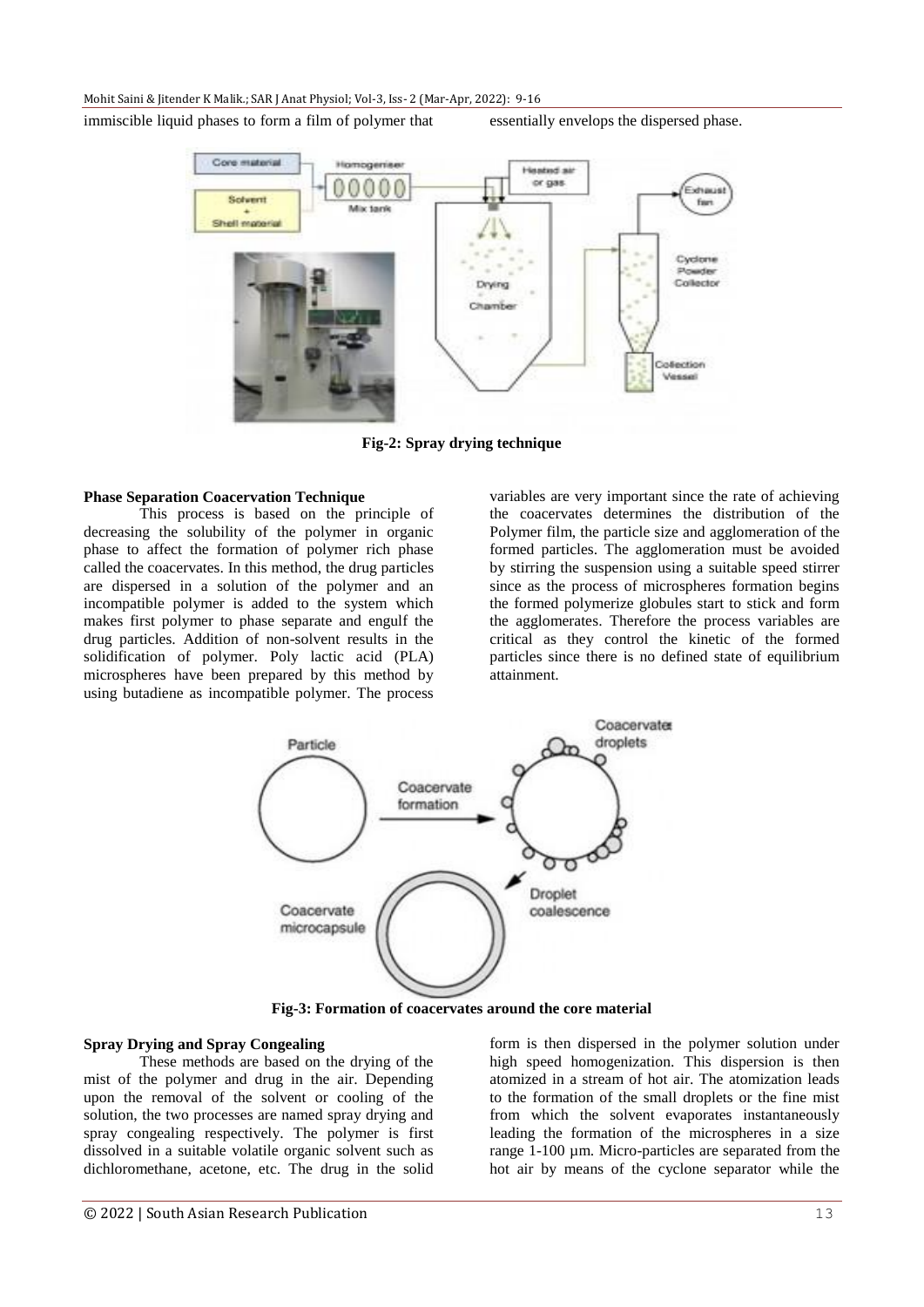traces of solvent are removed by vacuum drying. One of the major advantages of the process is feasibility of operation under aseptic conditions. The spray drying process is used to encapsulate various penicillins. Thiamine mononitrate14 and sulpha-ethylthiadizole15 are encapsulated in a mixture of mono- and diglycerides of stearic acid and palmitic acid using spray congealing. Very rapid solvent evaporation, however leads to the formation of porous micro-particles.

#### **Solvent Evaporation**

Solvent evaporation method is used for the preparation of micro-particles, involves removal of the organic phase by extraction of the organic solvent. The method involves water miscible organic solvents such as isopropanol. Organic phase is removed by extraction with water. This process decreases the hardening time for the microspheres. One variation of the process involves direct addition of the drug or protein to polymer organic solution. The rate of solvent removal by extraction method depends on the temperature of water, ratio of emulsion volume to the water and the solubility profile of the polymer [11].



**Fig-4: Solvent evaporation technique**

#### **Characterization**

Characterization of the micro particle carrier is an important phenomenon, helping to design suitable carriers for the delivery of proteins, drugs or antigens.

These microspheres have different microstructures. These microstructures determine the release and stability of the carrier [12].

| Particle size and shape determination.                  |  |
|---------------------------------------------------------|--|
| <b>Electron spectroscopy for chemical analysis</b>      |  |
| Attenuated total reflectance Fourier-Transform Infrared |  |
| Spectroscopy                                            |  |
| $\triangleright$ Density determination.                 |  |
| <b>Capture efficiency</b>                               |  |
|                                                         |  |

## **Applications of Microspheres**

Novel applications for microspheres are discovered every day, below are now a few [13-20]

- **Ophthalmic Drug Delivery:** Microspheres designed with polymers exhibit favorable biological properties such as bio-adhesion, permeation enhancing properties and interesting physicochemical properties, making them unique materials for the creation of ophthalmic drug delivery vehicles such as chitosan, alginate, and gelatin.
- **Oral Drug Delivery:** The ability of microspheres containing polymer to form films permit its use in the formulation of film dosage forms, as an

alternative to pharmaceutical tablets. The pH sensitivity, coupled with the reactivity of the primary amine groups, make microspheres more suitable for oral drug delivery applications e.g. Chitosan, Gelatin.

- **Gene Delivery:** Microspheres can be useful oral gene carriers due to their adhesion and transport properties in the gastrointestinal tract. For example, Chitosan, gelatin, viral vectors, cationic liposomes, polycationic complexes.
- **Nasal Drug Delivery:** Polymer-based drug delivery systems such as microspheres, liposomes, and gels have been shown to increase bioavailability and residence time of drugs through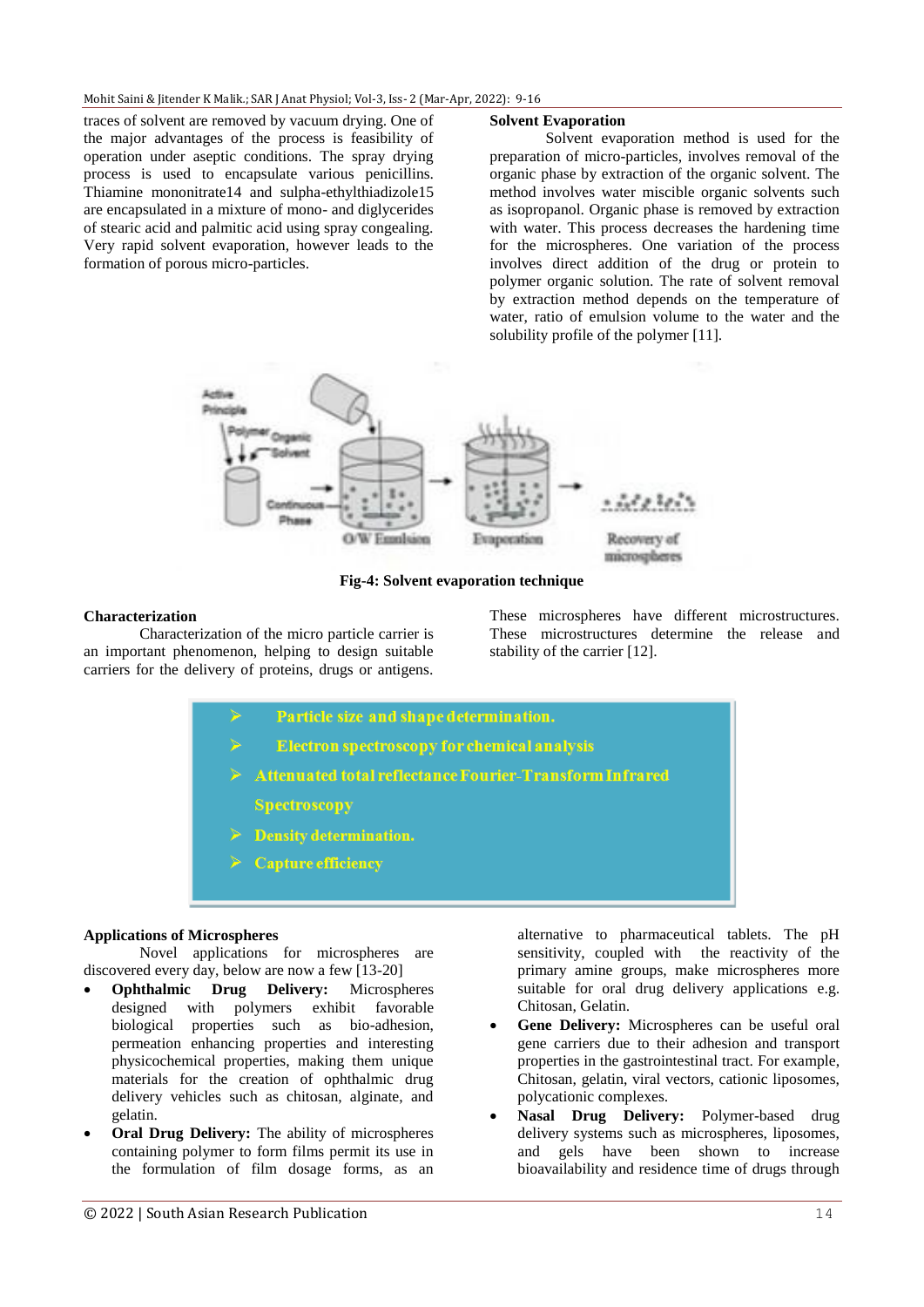the nasal route by having good bioadhesive properties and easily swelling upon contact with the nasal mucosa. e.g. Starch, Dextran, Albumin, Chitosan+ Gelatin.

- **Intratumoral and Local Drug Delivery:** A polymeric film is created to deliver paclitaxel to the tumor site at a therapeutically appropriate concentration. The mixture of drugs has promising potential for use in the controlled delivery of to the oral cavity. e.g. Gelatin, Chitosan.
- **Buccal Drug Delivery:** Polymers are excellent polymers for buccal delivery as they have mucosal/bioadhesive properties and can act as absorption enhancers (eg chitosan, sodium alginate).
- **Gastrointestinal Drug Delivery:** Internal cavities have prepared in polymer via a de- acidification through added to acidic and neutral media are found buoyant and provided a controlled release of the drug e.g. Eudragit, Gelatin.
- **Transdermal drug delivery:** Polymer having good film-forming properties. The drug release from the devices is pretentious by the membrane thickness and cross-linking of the film. e.g. Chitosan, Alginate.
- **Colonic drug delivery:** Polymer has been used for the precise delivery of insulin into the colon. e.g. Chitosan.

## **CONCLUSION**

This review focuses on recent advances in microsphere formulation, characterization, and applications. In the future, by combining other substances, the microspheres will find the central location and the meaning of providing new drugs, especially the classification of disease cells, diagnosis, genes and raw genetic, safe delivery with additional efficiency. Several microencapsulated pharmaceutical products are currently marketed, such as aspirin, theophylline and its derivatives, vitamins, pancrelipase, antihypertensives, potassium chloride, progesterone, and combinations of oral contraceptives. Microencapsulated KCL is used to prevent gastrointestinal complications associated with potassium chloride. The dispersibility of the microcapsules and controlled release of ions minimizes the possibility that high local salt concentrations can lead to ulceration, bleeding or perforation. Microspheres have also been found to have potential applications as injectable or inhaled products. They have emerged as an exciting new platform for biologists to apply these techniques to the study of biomolecular interactions and cellular processes.

## **REFERENCE**

1. Alagusundaram, M., Chetty, M. S., Umashankari, K., Badarinath, A. V., Lavanya, C., & Ramkanth, S. (2009). Microspheres as a novel drug delivery system: A review. *Int J Chem Tech Res*, *1*(3), 526534.

- 2. ul Hassan, N., Chaudhery, I., & Ahmed, N. (2021). Polymeric nanoparticles used in tissue engineering. In *Advances in Polymeric Nanomaterials for Biomedical Applications* (pp. 191-224). Elsevier.
- 3. Patel, B., Modi, V., Patel, K., & Patel, M. (2012). Preparation and evaluation of ethyl cellulose microspheres prepared by emulsification-solvent evaporation method. *International journal for research in management and pharmacy*, *1*(1), 82- 91.
- 4. Fu, X., Ping, Q., & Gao, Y. (2005). Effects of formulation factors on encapsulation efficiency and release behaviour in vitro of huperzine A-PLGA microspheres. *Journal of microencapsulation*, *22*(7), 705-714.
- 5. Ghalop, S.B., Banerjee, S.K., & Throat, R.M. (2010). Hollow microsphere a Review. *International Journal of Pharmaceutical Science Review & Research, 1*; 10-15.
- 6. Asija, R., Sharma, D., & Mall, K.R. (2014). Solvent evaporation matrix erosion method: a novel approach for floating microsphere development. *Journal of Drug Discovery and Therapeutics*, 2; 24-29.
- 7. Lachman, L., Lieberman, H. A., & Kanig, J. L. (1976). *The theory and practice of industrial pharmacy* (pp. 412-428). Philadelphia: Lea & Febiger.
- 8. Urs, A. V. R., Kavitha, K., & Sockan, G. N. (2010). Albumin microspheres: an unique system as drug delivery carriers for non steroidal antiinflammatory drugs (NASIDs). *Int J Pharm Sci Rev Res*, *5*(2), 10-17.
- 9. Dandagi, P. M., Mastiholimath, V. S., Patil, M. B., & Gupta, M. K. (2006). Biodegradable microparticulate system of captopril. *International journal of pharmaceutics*, *307*(1), 83-88.
- 10. Chinna Gangadhar, B., & Shyam Sunder, R. (2010). Vimal Kumar Varma. M., Sleeva Raju M., Sai Kiran M, Formulation and Evaluation of Indomethacin Microspheres using natural and synthetic polymers as Controlled Release Dosage Forms. *International Journal of Drug Discovery*, *2*(1), 8-16.
- 11. NR, K. (2015). Microsphere: A Brief Review. *Asian J Biomed Pharm Sci*, *5*(47), 13-19.
- 12. Bansal, H., Kaur, S. P., & Gupta, A. K. (2011). Microspheres: methods of preparation and applications: A comparative study. *Int J Pharm Sci Rev Res*, *10*(1), 69-78.
- 13. Jain, N.K. (2004). Advances in controlled & Novel drug delivery, 03 Edition, 71. CBSpublication. delhi.
- 14. Nachts, S., & Martin, K. (1990). In: The microsponges a novel topical programmable deliveryformulation, Marcel Dekker Inc. Newyork, 299.